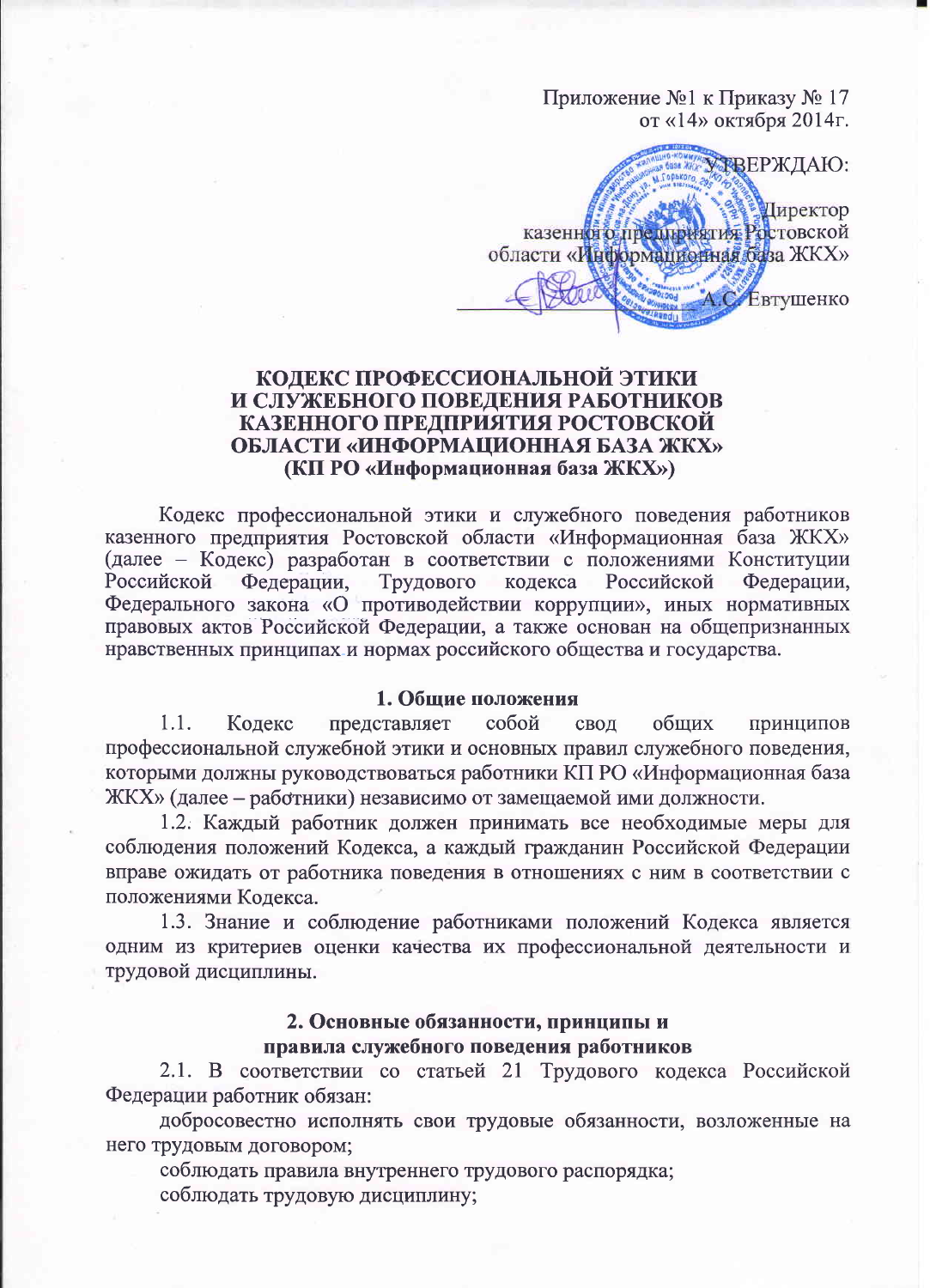выполнять установленные нормы труда;

соблюдать требования по охране труда и обеспечению безопасности труда;

бережно относиться к имуществу работодателя (в том числе к имуществу третьих лиц, находящемуся у работодателя, если работодатель несет ответственность за сохранность этого имущества) и других работников;

незамедлительно сообщить работодателю либо непосредственному руководителю о возникновении ситуации, представляющей угрозу жизни и здоровью людей, сохранности имущества работодателя (в том числе имущества третьих лиц, находящегося у работодателя. если работодатель несет ответственность за сохранность этого имущества).

2.2. Основные принципы служебного поведения работников являются основой поведения граждан в связи с нахождением их в трудовых отношениях с КП РО «Информационная база ЖКХ».

Работники, сознавая ответственность перед гражданами, обществом и государством, призваны:

соблюдать Конституцию Российской Федерации, законодательство Российской Федерации и Ростовской области, не допускать нарушение законов и иных нормативных правовых актов исходя из политической, экономической целесообразности либо по иным мотивам;

обеспечивать эффективную работу КП РО «Информационная база ЖКХ»; осуществлять свою деятельность в пределах предмета и целей деятельности КП РО «Информационная база ЖКХ»;

при исполнении должностных обязанностей не оказывать предпочтения каким-либо профессиональным или социальным группам и организациям, быть независимыми от влияния отдельных граждан, профессиональных или социальных групп и организаций;

действия, связанные с влиянием каких-либо личных, исключать имущественных (финансовых)  $\, {\bf N}$ **ИНЫХ** интересов, препятствующих добросовестному исполнению ими должностных обязанностей;

соблюдать беспристрастность, исключающую возможность влияния на их деятельность решений политических партий и общественных объединений;

соблюдать нормы профессиональной этики и правила делового поведения;

проявлять корректность и внимательность в обращении с гражданами и должностными лицами;

воздерживаться от поведения, которое могло бы вызвать сомнение в добросовестном исполнении работником должностных обязанностей, а также избегать конфликтных ситуаций, способных нанести ущерб его репутации или авторитету КП РО «Информационная база ЖКХ»;

воздерживаться от публичных высказываний, суждений и оценок в отношении деятельности КП РО «Информационная база ЖКХ»,  $ero$ руководителя, если это не входит в должностные обязанности работника;

уважительно относиться к деятельности представителей средств массовой информации по информированию общества о работе КП РО «Информационная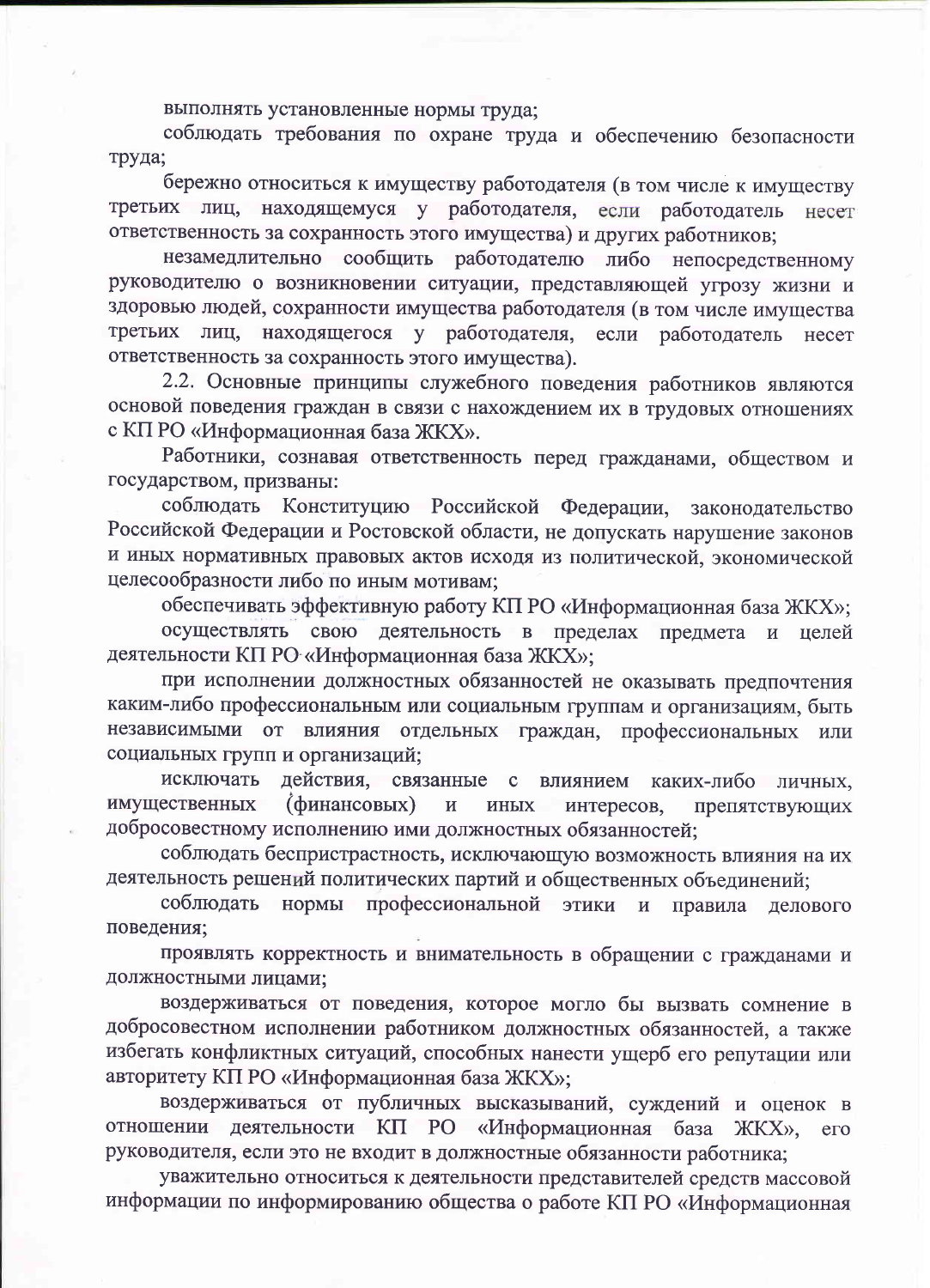база ЖКХ», а также оказывать содействие в получении достоверной информации в установленном порядке;

противодействовать проявлениям коррупции и предпринимать меры по ее профилактике в порядке, установленном действующим законодательством;

при исполнении должностных обязанностей честность, Проявлять беспристрастность и справедливость, не допускать коррупционно опасного поведения (поведения, которое может восприниматься окружающими как обещание или предложение дачи взятки, как согласие принять взятку или как просьба о даче взятки либо как возможность совершить иное коррупционное правонарушение).

2.3. В целях противодействия коррупции работнику рекомендуется:

уведомлять работодателя обо всех случаях обращения к работнику какихлибо лиц в целях склонения к совершению коррупционных правонарушений;

He получать в связи с исполнением должностных обязанностей вознаграждения от физических и юридических лиц (подарки, денежное вознаграждение, ссуды, услуги материального характера, плату за развлечения, отдых, за пользование транспортом и иные вознаграждения);

принимать меры по недопущению возникновения конфликта интересов и урегулированию возникших случаев конфликта интересов, не допускать при исполнении должностных обязанностей личную заинтересованность, которая приводит или может привести к конфликту интересов, уведомлять своего непосредственного руководителя о возникшем конфликте интересов или о возможности его возникновения, как только ему станет об этом известно.

2.4. Работник может обрабатывать и передавать служебную информацию при соблюдении требований Положения о защите персональных данных работников, утвержденного приказом КП РО «Информационная база ЖКХ» от 20.04.2012г. №2.

Работник обязан принимать соответствующие меры по обеспечению безопасности и конфиденциальности информации, за несанкционированное разглашение которой он несет ответственность или (и) которая стала известна ему в связи с исполнением им должностных обязанностей.

 $2.5.$ Работник, наделенный организационно-распорядительными полномочиями по отношению к другим работникам, должен стремиться быть для них образцом профессионализма, безупречной репутации, способствовать формированию в организации либо ее подразделении благоприятного для эффективной работы морально-психологического климата.

Работник, наделенный организационно-распорядительными полномочиями по отношению к другим работникам, призван:

принимать меры по предупреждению коррупции, а также меры к тому, чтобы подчиненные ему работники не допускали коррупционно опасного поведения, своим ЛИЧНЫМ поведением подавать пример честности, беспристрастности и справедливости;

не допускать случаев принуждения работников к участию в деятельности политических партий, общественных объединений и религиозных организаций;